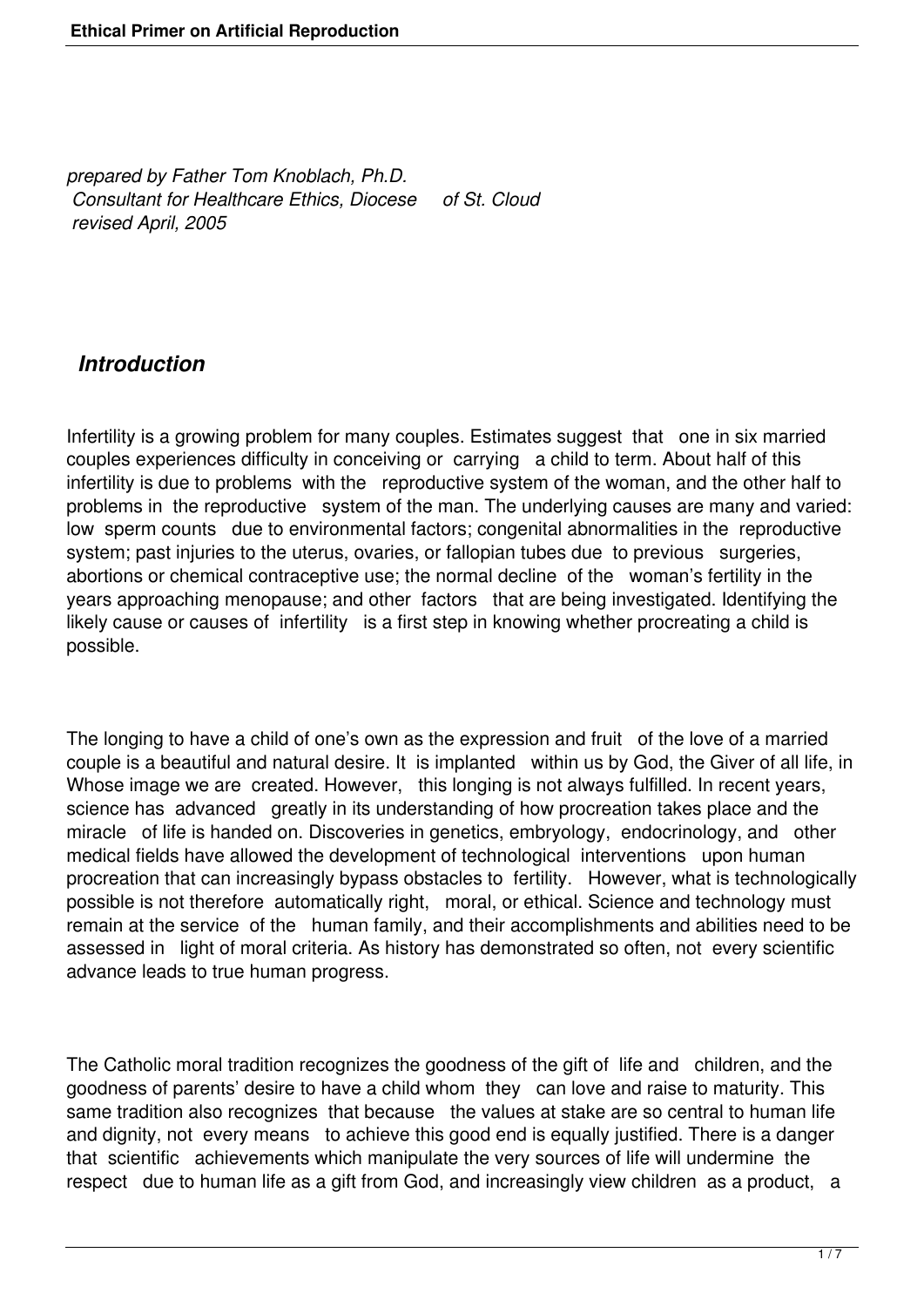commodity to be created, marketed, and improved upon.

Research into artificial reproductive technologies (ARTs) is vigorously pursued. It is a complex field, both scientifically and ethically. Among these complexities:

 - there is a wide variety of techniques and interventions upon the sources of life, and more are being developed regularly

 - the ethical evaluation of these techniques varies with the degree to which they substitute for natural means of procreation, the potential harms to embryonic children, the potential harms to women, their impact upon social trends, and other factors

 - it is often hard for people to understand why the Church, which is vigorously pro-life, pro-child, and pro-family, would put obstacles before parents who truly want to have a child and are willing to go through much difficulty and expense to realize this desire.

The most detailed examination of the Catholic position on these topics is found in a document from the Congregation for the Doctrine of the Faith entitled *Donum Vitae* (The Gift of Life). It is subtitled *Instructi*

*on on Respect for Human Life in Its Origin and on the Dignity of Procreation: Replies to Certain Questions of the Day*

. Issued on February 22, 1987, this rich teaching was far ahead of its time. Its teaching is repeated in the 1994

*Catechism of the Catholic Church*

(nn. 2373-2379) and in Pope John Paul II's 1995 encyclical

*Evangelium Vitae*

(The Gospel of Life, n. 14). It also informs the relevant sections of the U.S. Bishops' *Ethical and Religious Directives for Catholic Health Care Services* (Fourth Edition, 2001; see Part Four, Introduction and directives 38-43).

### *Our Sexual Powers: A Great Two-fold Gift*

Again, the Catholic Church recognizes the goodness of the natural desire of a married couple to bring forth new life and have a child of their own. For many couples, the discovery that they are infertile causes deep sorrow and disappointment; not to be able to have children is a form of suffering for them.

In his 1968 encyclical, Humanae Vitae, Pope Paul VI enunciated the basic principle that *there is an inseparable connection, willed by God, between two aspects or "meanings" of sexual intercourse: the unitive and the procreative*

. In other words, for a couple to engage in sexual intercourse is an expression of their mutual love and commitment, and is also the means by which new life is co-created. As intended by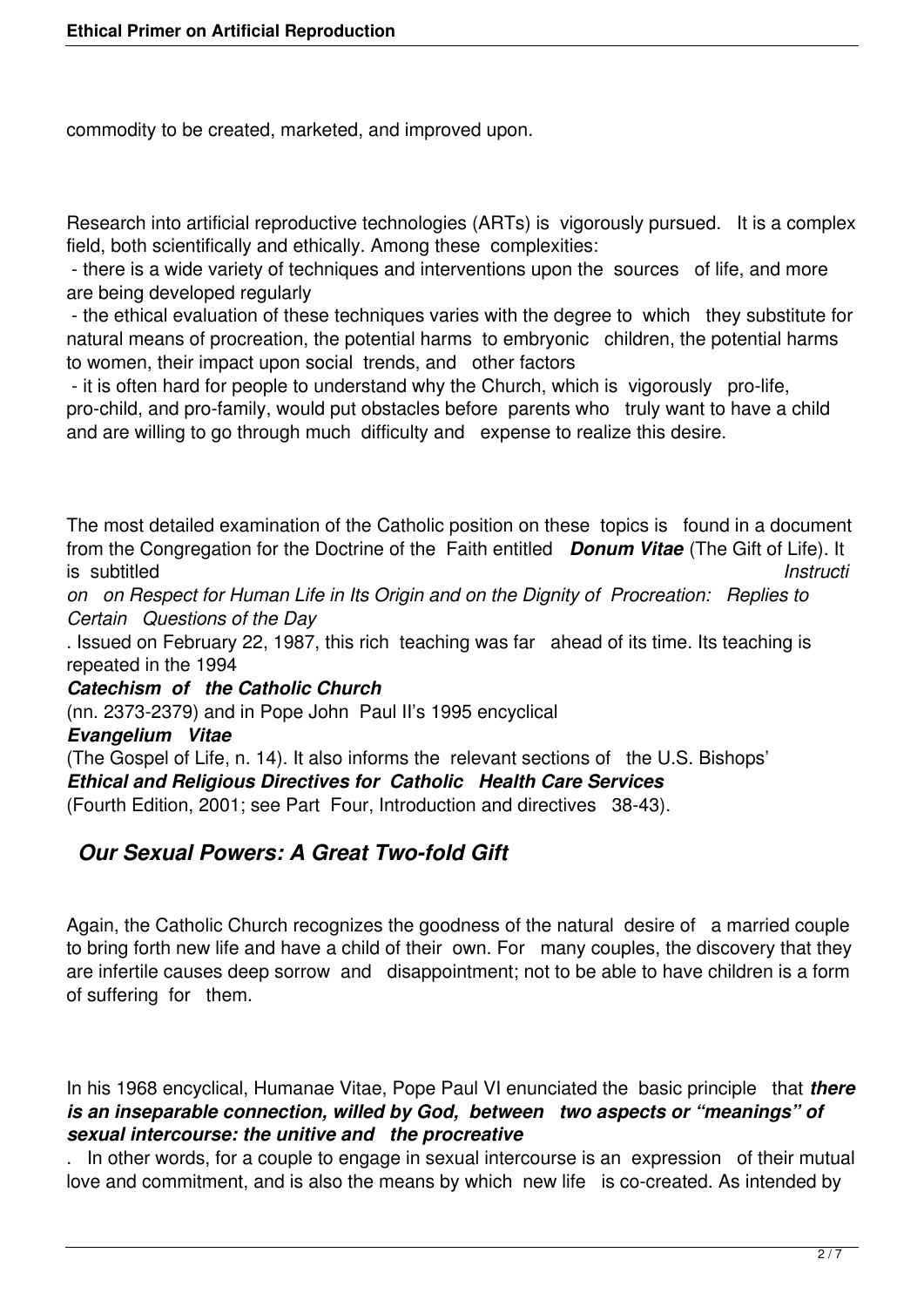the Creator, sexual intercourse both communicates love and communicates life; it says to the other: "I love you" and "I am willing to be a parent with you."

*This inseparable link between the two meanings inherent in the act of sexual intercourse has various important moral consequences for free human actions that involve our sexual powers.* Values that draw us out of ourselves and lead to communion with others are deeply enshrined in our sexuality. In other words, our being sexual is unavoidably tied to our being created by God Who is Love, in love, for love. And this love is most authentic and fulfilling to us when it is true self-giving, through the body, in ways that are creative and life-giving.

This bond between giving love and giving life underlies the Church's understanding that sexual intercourse belongs only within marriage; and within marriage, it must always be open to communicating both love and the possibility of creating new life. It is this positive vision of the profound goodness and meaning of sex that grounds other Church teachings that reject other uses of our sexual powers that cannot fully realize these meanings. Masturbation is neither open to life nor to a mutual exchange of love. Sex outside of marriage, whether premarital or extramarital sex, lacks sufficiently deep commitment to the other person that makes one available for the long-term stability of family, sharing the whole of life. The various forms of contraception deliberately seek to frustrate the procreative potential of sexual intercourse and thus also frustrate the full expression of married love. Homosexual activity is naturally incapable of bringing forth new life through sexual exchange. Rape is a violent attack on the integrity of the other person that contrary both to love and to human dignity.

For many persons, the sexual drive can be very powerful. At times its vigor can overwhelm us. The Church accepts the sexual powers of the person as a great gift, with marvelous potential both to express love and to hand on the divine image from generation to generation. Sex is good, indeed sacred, as a means to communicate interpersonal love and bring forth new persons in the process. It is this very power and goodness that leads the Church to teach us how to use this potent and inherently social energy in a way that truly gives glory to God and enhances our lives, made in God's image.

# *The Basic Teaching: Assist, Do Not Replace, Natural Sexual Intercourse*

It is ultimately this same principle – that there is an inseparable link between the potential for our sexual capacities to communicate love and to communicate life – that grounds the Church's position on artificial reproductive technologies. Interventions upon the procreative process must respect this link.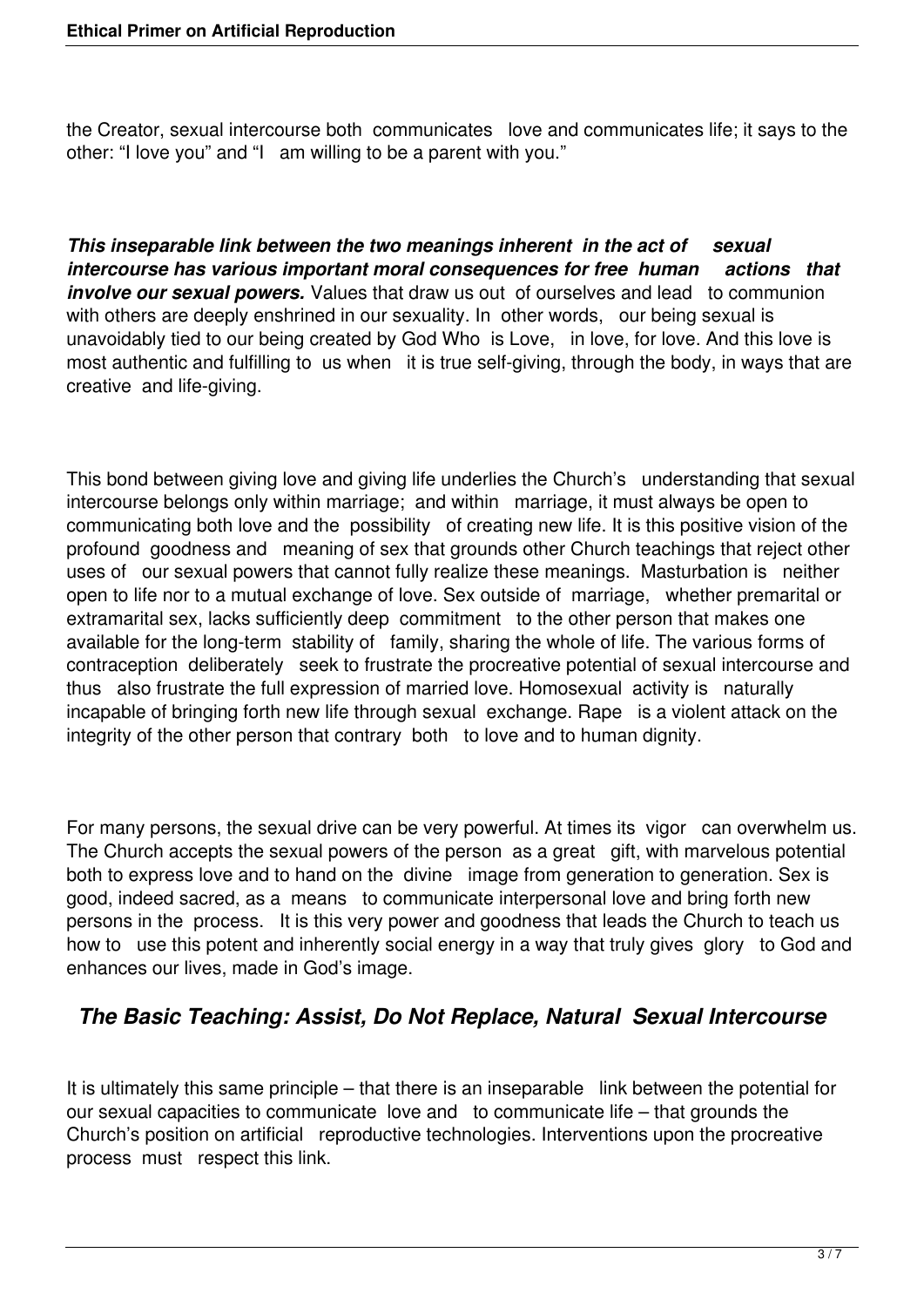Thus, *any means that attempts to assist the act of sexual intercourse to achieve its natural end of procreation while keeping intact the exchange of love is morally acceptable. Any means that replaces, bypasses, or substitutes for sexual intercourse in order to produce a child is morally unacceptable.*

Just as the use of contraception might attempt to create a loving union through sex but intentionally excludes the procreative meaning, so many forms of ARTs might attempt to create a new life but intentionally exclude the unitive meaning. Although it happens in different ways, both of these violate the inseparable link between the two meanings of the gift of human sexuality.

It is important to acknowledge that a couple might have good subjective reasons for pursuing either of these courses, reasons that need to be explored and respected. However, good intentions alone are not sufficient to make an action morally good; the means chosen to achieve the intentions must also be morally acceptable. (This is illustrated in the familiar example of a person who desires money in order to provide food for his or her family. This good and noble end can be achieved by getting a job or by robbing a bank. Clearly, while the end is the same, the means are not ethically equal.)

Although technology is constantly evolving, it is possible here to apply this basic ethical rule (assistance with, but not substitution for, natural marital intercourse) to contemporary interventions to address infertility. The following information is taken largely from the fact sheet, Evaluation and Treatment of Infertility by Hanna Klaus, MD (developed for the Diocesan Development Program for Natural Family Planning of the United States Conference of Catholic Bishops; 1999).

# *Interventions Compatible with Catholic Teaching*

1. The use of Natural Family Planning to observe the wife's naturally occurring signs of fertility and time intercourse to achieve pregnancy in the fertile periods.

2. General medical evaluations to determine possible biological causes of infertility in either the husband or the wife.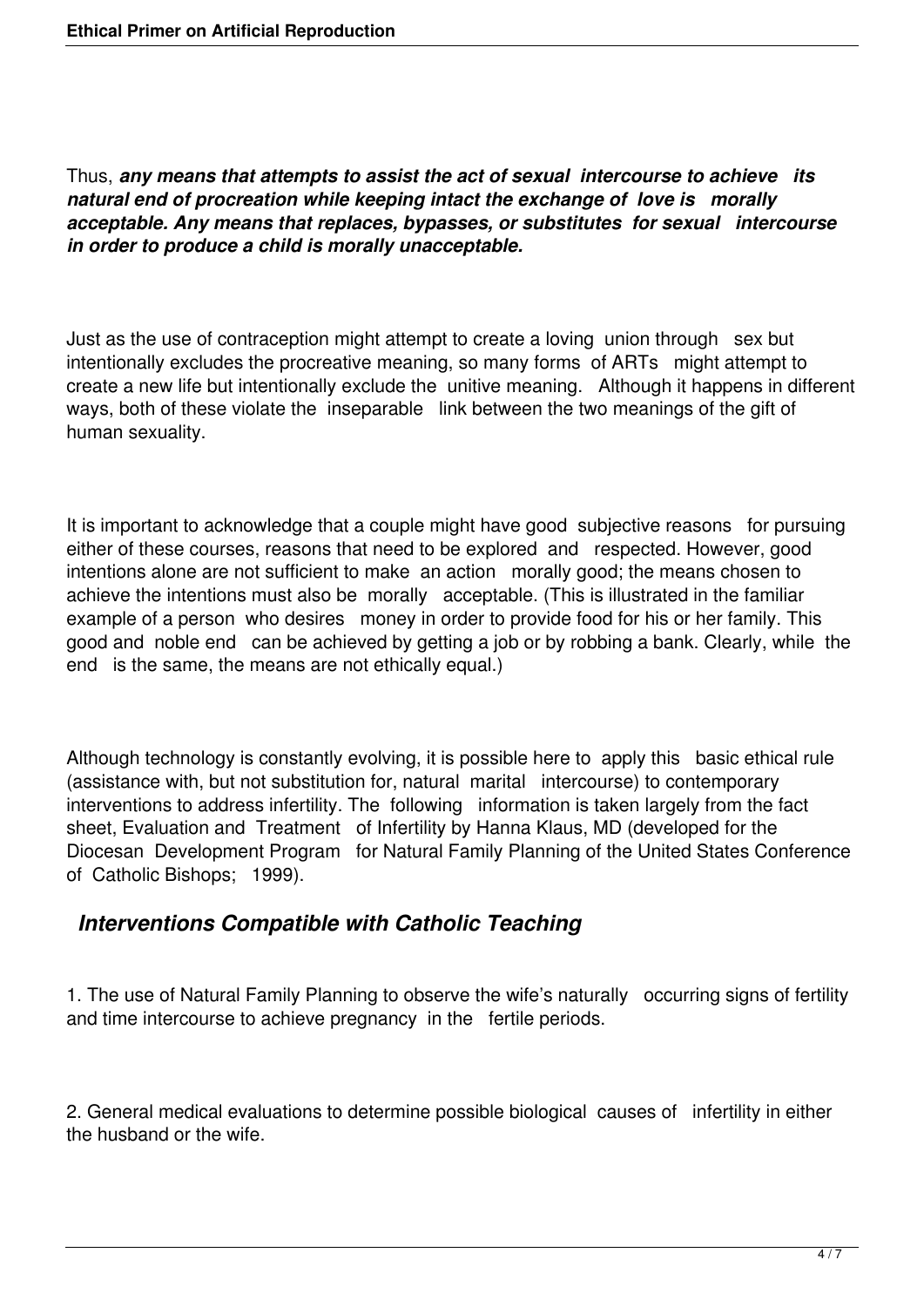3. After normal intercourse, tests to assess sperm number and viability in "fertile type" mucus or in licitly-obtained seminal fluid. Some argue that if there is no evident cause of infertility in the wife, it can be assumed that the cause is in the husband and proceed accordingly, without the need for sperm testing.

 4. Assessment of uterine and tubal structures by imaging techniques like ultrasound, MRI, etc.

5. Appropriate medical treatment of dysfunctions in normal ovulation.

6. Appropriate correction of medical obstacles in the fallopian tubes (usually surgical).

### *Interventions under Discussion (neither approved nor disapproved by the Church)*

1. LTOT (Low Tubal Ovum Transfer): if blockages in the fallopian tubes cannot be corrected, an ovum is surgically transferred past the point of obstruction into the uterine cavity after normal intercourse during the fertile phase. Although probably licit, success rates have been low.

2. GIFT (Gamete Intra-Fallopian Transfer): licitly obtained sperm from intercourse, and an ovum, are transferred to the fallopian tube where fertilization can take place. Some theologians approve GIFT because fertilization will take place within the woman's body, not in a test tube. However, others argue that since the sperm that may actually lead to fertilization is not deposited by the intercourse but by later technical interventions, GIFT is not acceptable.

### *Interventions Incompatible with Catholic Teaching*

1. Obtaining semen by masturbation, even if it will be used for attempted fertilization.

2. AI (Artificial Insemination): whether from the husband (AIH) or from another donor (AID), the semen used is obtained not from intercourse but by some other means (usually masturbation) and thus intercourse and conception are separated.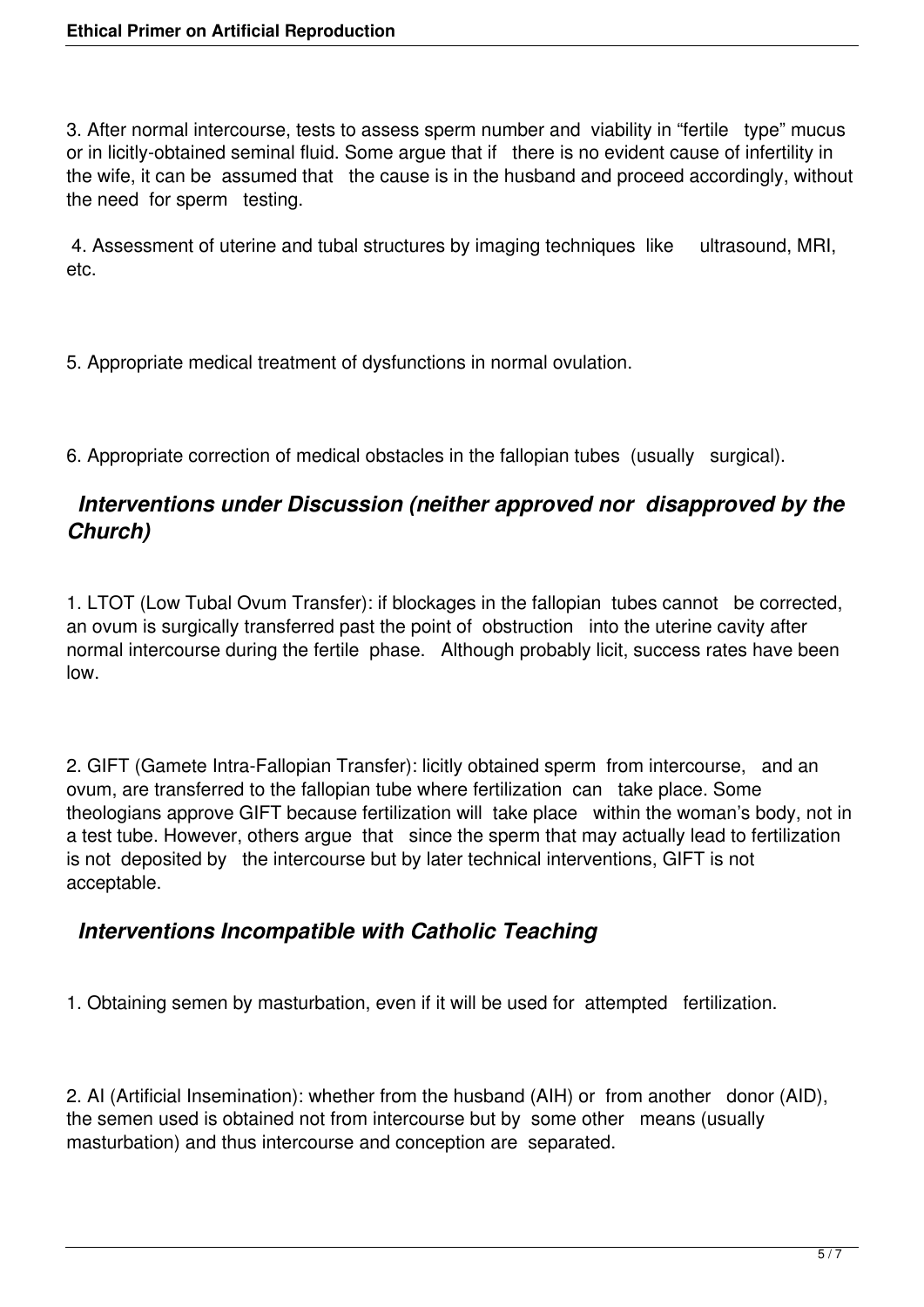3. IVF (In Vitro Fertilization), ZIFT (Zygote Intra-Fallopian Transfer), ICSI (Intracytoplasmic Sperm Injection), and variations: these all rely on using a donated ovum, a "surrogate" uterus, or in some other way separate the act of conception from the act of intercourse.

### *More on IVF*

The most common form of intervention is IVF (yielding what are sometimes called "test tube babies.") Common protocols treat the woman with hormones to stop her natural cycle and stimulate her ovaries to ripen a number of ova. The ova are harvested with a needle (through the vagina or through the bladder). The harvested ova are incubated in the laboratory with treated semen to allow fertilization. Prior to implantation in the woman's uterus, the resulting embryos (conceived in the Petri dish) are analyzed and the supposed "best" are implanted, although visual inspection has shown no demonstrated predictive value of the embryo's fitness. Often at least two, and sometimes up to four or more, embryos are implanted, in the hopes of getting at least one live birth. If more embryos thrive than are desired by the couple, the others are aborted (euphemistically called "selective fetal reduction.")

Again, because the actual conception takes place in a Petri dish and not as the result of an act of marital intercourse, the intrinsic link between the unitive and procreative meanings of sexual intercourse is violated. Further ethical problems with IVF have to do with its costs (\$5,000 to \$15,000 or more per attempt), its relatively low rate of success (16-20% overall, with a much lower chance of survival for any individual embryo), the possibility of multiple conceptions with resulting abortions, uncertain future health problems for children conceived through IVF, and the problem of "spare embryos" that are created for future attempts at fertilization that never occur, either due to an earlier successful conception or the couple's decision not to pursue IVF further. These "spare embryos" number in the hundreds of thousands in the U.S. alone, and are the most commonly targeted source for material embryonic stem cell research – research that destroys them and ends a human life.

Further, it is the technology involved in IVF that creates the possibility for genetic manipulations that can affect all future generations. While some of those manipulations have the good intention of eliminating genetic abnormalities that lead to various diseases, we simply do not know enough about the complexities of the human genome and how it guides cellular processes to intervene safely, reliably, or productively.

# *The Suffering of Infertile Couples*